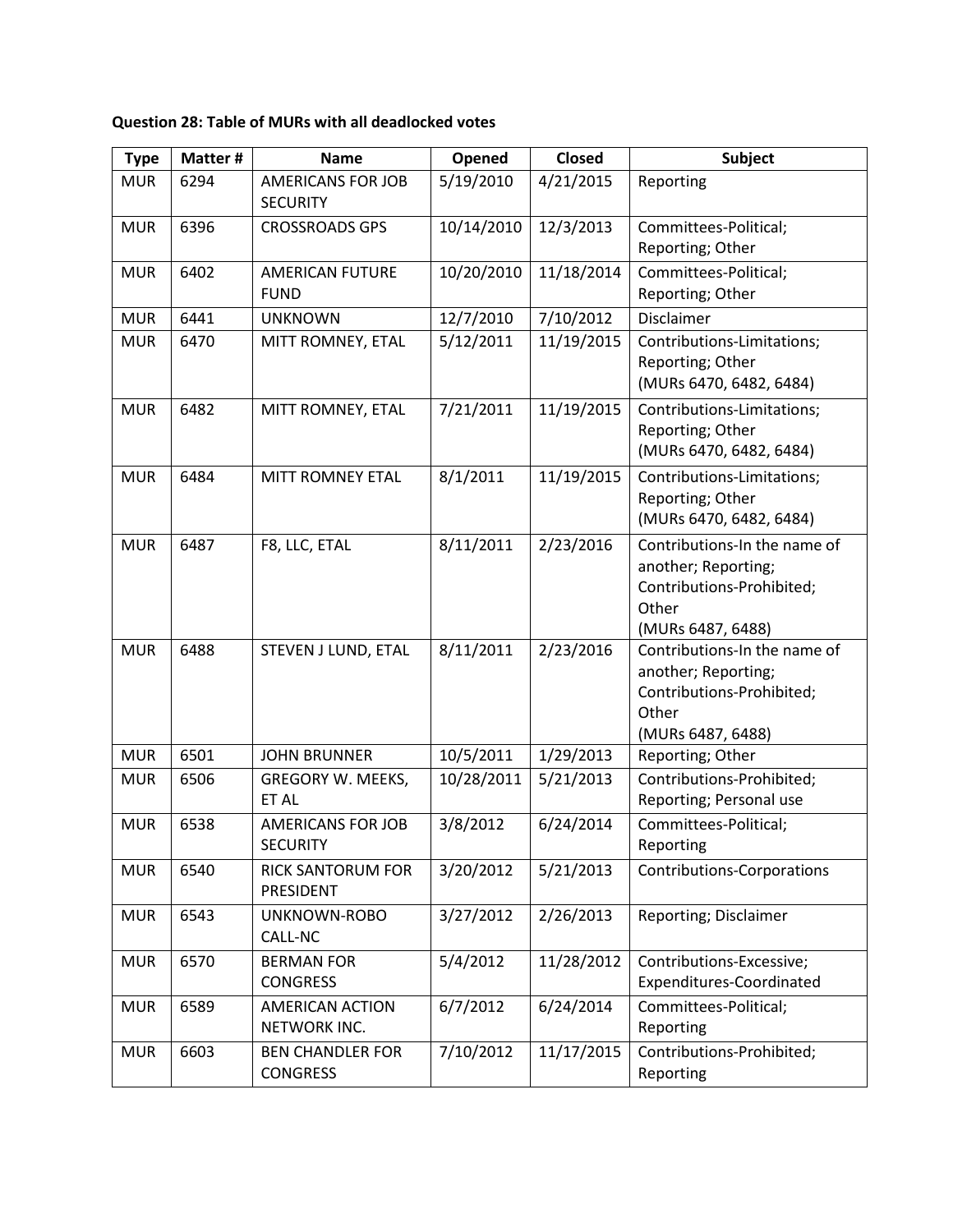| <b>Type</b> | Matter # | <b>Name</b>                                                                                                                        | Opened     | Closed     | <b>Subject</b>                                                         |
|-------------|----------|------------------------------------------------------------------------------------------------------------------------------------|------------|------------|------------------------------------------------------------------------|
| <b>MUR</b>  | 6611     | <b>FRIENDS OF LAURA</b><br>RUDERMAN, ET AL                                                                                         | 7/24/2012  | 1/10/2013  | Contributions-Limitations                                              |
| <b>MUR</b>  | 6612     | <b>CROSSROADS GPS</b>                                                                                                              | 7/24/2012  | 12/17/2015 | Reporting; Disclaimer                                                  |
| <b>MUR</b>  | 6617     | <b>CHRISTIE VILSACK FOR</b><br>IOWA, ET AL                                                                                         | 7/31/2012  | 9/24/2013  | Contributions-Corporations;<br>Contributions-Limitations;<br>Reporting |
| <b>MUR</b>  | 6625     | <b>FRIENDS OF</b><br><b>CONGRESSMAN STEVE</b><br><b>STOCKMAN</b>                                                                   | 8/10/2012  | 9/10/2013  | Disclaimer                                                             |
| <b>MUR</b>  | 6651     | <b>MURRAY ENERGY</b><br><b>CORPORATION, ET AL</b>                                                                                  | 9/25/2012  | 6/16/2015  | <b>Contributions-Corporations</b>                                      |
| <b>MUR</b>  | 6656     | ANCHIN, BLOCK &<br>ANCHIN LLP, ETAL                                                                                                | 10/2/2012  | 3/20/2014  | Other - Confidentiality                                                |
| <b>MUR</b>  | 6666     | <b>JOEL FOR CONGRESS</b>                                                                                                           | 7/10/2012  | 7/9/2013   | Contributions-Corporations;<br>Reporting; Other                        |
| <b>MUR</b>  | 6667     | <b>HOUSE MAJORITY PAC</b><br>& FRIENDS OF CHERI<br><b>BUSTOS</b>                                                                   | 10/18/2012 | 9/24/2013  | Contributions-Excessive;<br>Contributions-Prohibited;<br>Reporting     |
| <b>MUR</b>  | 6672     | <b>BILIRAKIS FOR</b><br><b>CONGRESS</b>                                                                                            | 10/23/2012 | 4/23/2013  | Personal use                                                           |
| <b>MUR</b>  | 6678     | MINDGEEK LICENSING<br><b>INTERNATIONAL</b><br>S.A.R.L. f.k.a. MANWIN<br><b>LICENSING</b><br><b>INTERNATIONAL</b><br>S.A.R.L., ETAL | 10/31/2012 | 3/17/2015  | <b>Foreign Nationals Prohibition</b>                                   |
| <b>MUR</b>  | 6691     | <b>LAMPSON FOR</b><br><b>CONGRESS &amp; TEXAS</b><br><b>DEMOCRATIC PARTY</b>                                                       | 11/9/2012  | 1/13/2015  | Contributions - excessive;<br>reporting; disclaimer                    |
| <b>MUR</b>  | 6696     | <b>CROSSROADS</b><br><b>GRASSROOTS POLICY</b><br><b>STRATEGIES</b>                                                                 | 11/27/2012 | 8/28/2015  | Reporting; Disclaimer                                                  |
| <b>MUR</b>  | 6696R    | <b>CROSSROADS</b><br><b>GRASSROOTS POLICY</b><br><b>STRATEGIES</b>                                                                 | 8/3/2018   | 8/28/2018  | Reporting; Disclaimer                                                  |
| <b>MUR</b>  | 6697     | <b>LEAGUE OF</b><br>CONSERVATION<br><b>VOTERS, ET AL</b>                                                                           | 11/19/2012 | 7/14/2015  | Reporting; Disclaimer                                                  |
| <b>MUR</b>  | 6698     | UNITED BALLOT PAC,<br><b>ETAL</b>                                                                                                  | 11/26/2012 | 2/23/2016  | Reporting; Other; Disclaimer                                           |
| <b>MUR</b>  | 6704     | <b>JOHN DOE - ROCKY</b><br><b>MOUNT</b>                                                                                            | 12/11/2012 | 7/14/2015  | Reporting; Disclaimer                                                  |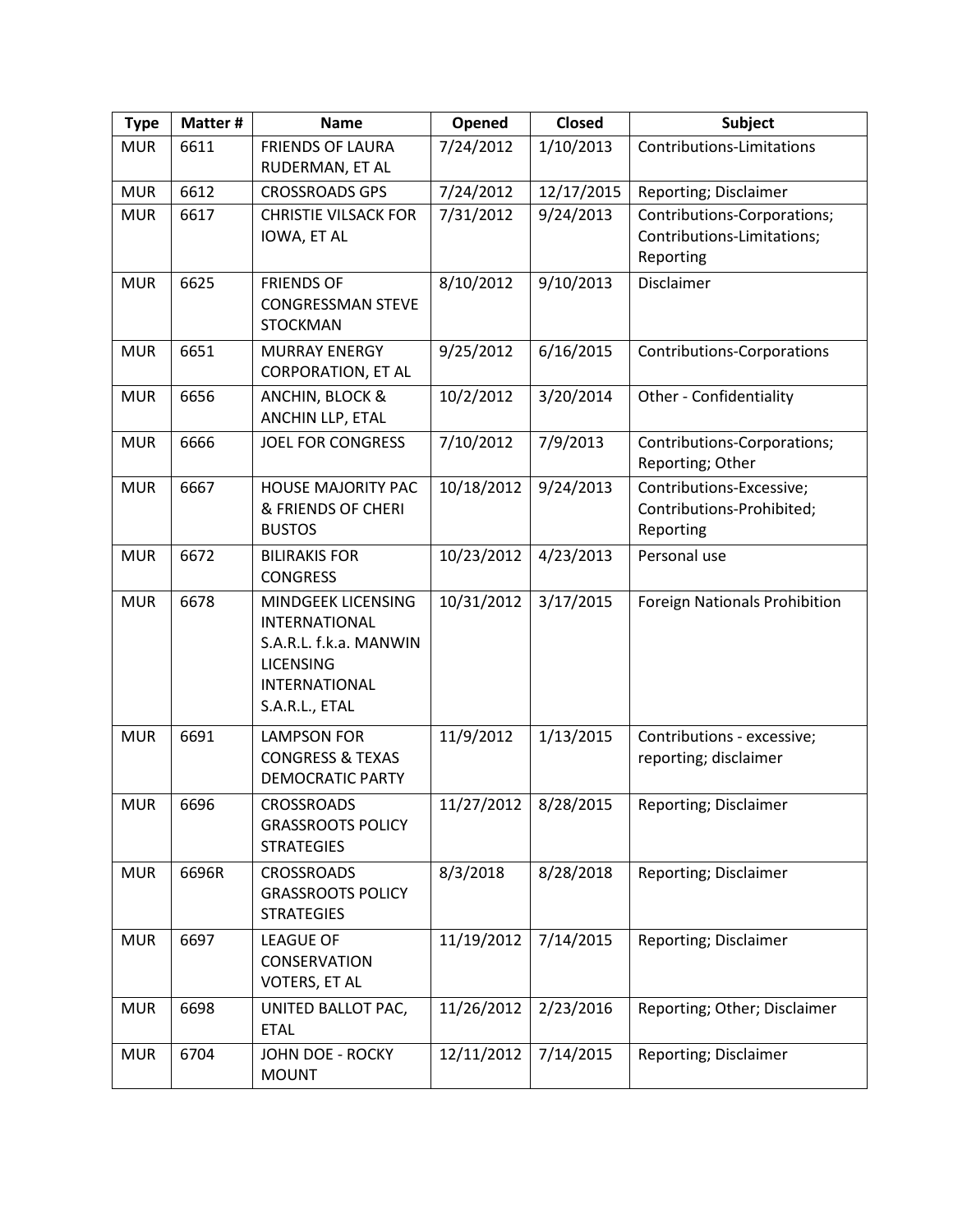| <b>Type</b> | Matter # | <b>Name</b>                                                                                  | Opened     | Closed     | <b>Subject</b>                                                                                                         |
|-------------|----------|----------------------------------------------------------------------------------------------|------------|------------|------------------------------------------------------------------------------------------------------------------------|
| <b>MUR</b>  | 6711     | SPECIALTY<br><b>INVESTMENTS GROUP,</b><br><b>INC &amp; KINGSTON PIKE</b><br>DEVELOPMENT, LLC | 12/20/2012 | 2/23/2016  | Contributions-Prohibited                                                                                               |
| <b>MUR</b>  | 6747     | <b>RICK SANTORUM FOR</b><br>PRESIDENT INC.                                                   | 8/14/2013  | 9/29/2015  | Contributions-Excessive; Other                                                                                         |
| <b>MUR</b>  | 6777     | <b>HOUSE MAJORITY PAC</b>                                                                    | 1/30/2014  | 11/17/2015 | Contributions-Limitations;<br>Contributions-Prohibited;<br>Reporting                                                   |
| <b>MUR</b>  | 6779     | JOEL GILBERT, ET AL                                                                          | 2/10/2014  | 2/23/2016  | Reporting; Other; Disclaimer                                                                                           |
| <b>MUR</b>  | 6780     | <b>TERRI LYNN LAND FOR</b><br><b>SENATE</b>                                                  | 2/7/2014   | 12/16/2014 | Contributions-Corporations;<br>Contributions-Prohibited                                                                |
| <b>MUR</b>  | 6781     | <b>NATIONAL</b><br><b>REPUBLICAN</b><br>CONGRESSIONAL<br><b>COMMITTEE</b>                    | 2/11/2014  | 3/19/2019  | Fraudulent misrepresentation<br>(MURs 6781, 6786, 6802)                                                                |
| <b>MUR</b>  | 6786     | <b>LOBIONDO FOR</b><br><b>CONGRESS</b>                                                       | 2/21/2014  | 3/19/2019  | Fraudulent misrepresentation<br>(MURs 6781, 6786, 6802)                                                                |
| <b>MUR</b>  | 6802     | <b>NATIONAL</b><br><b>REPUBLICAN</b><br>CONGRESSIONAL<br><b>COMMITTEE (NRCC)</b>             | 3/27/2014  | 3/19/2019  | Fraudulent misrepresentation<br>(MURs 6781, 6786, 6802)                                                                |
| <b>MUR</b>  | 6789     | <b>ZINKE FOR CONGRESS</b>                                                                    | 3/5/2014   | 3/19/2019  | Contributions-Corporations;<br>Contributions-Excessive;<br>Contributions-Prohibited;<br>Reporting<br>(MURs 6789, 6852) |
| <b>MUR</b>  | 6852     | <b>SPECIAL OPERATIONS</b><br>FOR AMERICA, ET AL.                                             | 7/3/2014   | 3/19/2019  | Contributions-Corporations;<br>Contributions-Excessive;<br>Contributions-Prohibited;<br>Reporting<br>(MURs 6789, 6852) |
| <b>MUR</b>  | 6801     | SENATE MAJORITY PAC                                                                          | 3/27/2014  | 11/17/2015 | Contributions-Excessive;<br>Contributions-Prohibited;<br>Reporting                                                     |
| <b>MUR</b>  | 6863     | <b>ALISON FOR</b><br>KENTUCKY, ET AL                                                         | 8/22/2014  | 6/28/2016  | Contributions-Corporations;<br>Contributions-Excessive;<br>Contributions-Prohibited;<br>Reporting                      |
| <b>MUR</b>  | 6872     | <b>NEW MODELS</b>                                                                            | 9/18/2014  | 11/14/2017 | Committees - Political;<br>Reporting; Other                                                                            |
| <b>MUR</b>  | 6880     | CAROLINA RISING, INC.                                                                        | 10/23/2014 | 10/18/2016 | Committees - Political;<br>Reporting; Other                                                                            |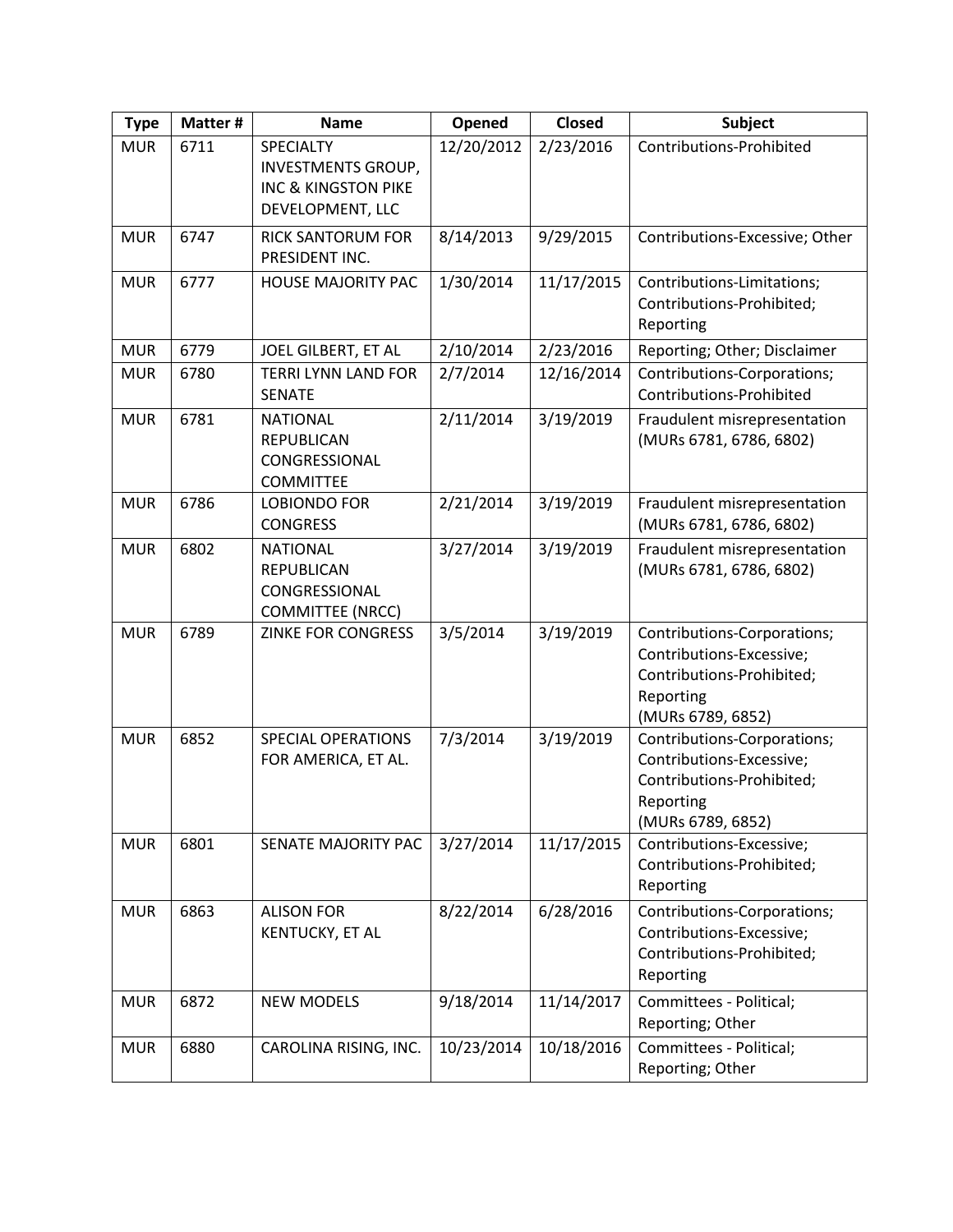| <b>Type</b> | Matter # | <b>Name</b>                                                                         | Opened     | <b>Closed</b> | Subject                                                                                                                         |
|-------------|----------|-------------------------------------------------------------------------------------|------------|---------------|---------------------------------------------------------------------------------------------------------------------------------|
| <b>MUR</b>  | 6907     | <b>MIKE HUCKABEE</b>                                                                | 12/4/2014  | 4/26/2016     | Contributions - corporations;<br>contributions - Labor Unions;<br>Contributions - National bank;<br>Contributions - prohibited. |
| <b>MUR</b>  | 6908     | <b>NATIONAL</b><br><b>REPUBLICAN</b><br>CONGRESSIONAL<br><b>COMMITTEE</b>           | 12/4/2014  | 3/28/2019     | Contributions-Limitations;<br>Contributions-Prohibited;<br>Other; Reporting                                                     |
| <b>MUR</b>  | 6911     | <b>LOIS FRANKEL FOR</b><br><b>CONGRESS, PAUL</b><br>SPAIN FOR CONGRESS,<br>DNC, RNC | 12/31/2014 | 2/23/2016     | Disclaimer                                                                                                                      |
| <b>MUR</b>  | 6928     | RICK SANTORUM, ET<br>AL.                                                            | 3/31/2015  | 2/5/2019      | Contributions - limitations;<br>contributions - prohibited;<br>Reporting                                                        |
| <b>MUR</b>  | 6958     | <b>CLAIRE MCCASKILL</b>                                                             | 8/19/2015  | 9/13/2016     | Committees - Political;<br>Expenditures - Limits;<br>Reporting                                                                  |
| <b>MUR</b>  | 6968     | TREAD STANDARD LLC,<br><b>ETAL</b>                                                  | 9/21/2015  | 5/8/2018      | Contributions - In the name of<br>another; Reporting; Other                                                                     |
| <b>MUR</b>  | 6969     | MMWP12 LLC, K2M<br>LLC, ET AL                                                       | 9/25/2015  | 6/7/2018      | Contributions-In the name of<br>another; Reporting;<br>Contributions; Other                                                     |
| <b>MUR</b>  | 6988     | CONSERVATIVE<br>SOLUTIONS PROJECT,<br>INC.                                          | 11/30/2015 | 12/6/2016     | Express advocacy; Other                                                                                                         |
| <b>MUR</b>  | 6995     | RIGHT TO RISE USA, ET<br>AL                                                         | 12/15/2015 | 5/8/2018      | Contributions - in the name of<br>another.                                                                                      |
| <b>MUR</b>  | 7008     | <b>JON KEYSER</b>                                                                   | 2/8/2016   | 10/18/2016    | Soft Money                                                                                                                      |
| <b>MUR</b>  | 7014     | DE FIRST HOLDINGS                                                                   | 2/19/2016  | 5/10/2018     | Contributions - In the name of<br>another; Reporting; Other<br>(MURs 7014, 7017, 7019, and<br>7090)                             |
| <b>MUR</b>  | 7017     | DE FIRST HOLDINGS                                                                   | 2/24/2016  | 5/10/2018     | Contributions - In the name of<br>another; Reporting; Other<br>(MURs 7014, 7017, 7019, and<br>7090)                             |
| <b>MUR</b>  | 7019     | DECOR SERVICES, LLC                                                                 | 3/2/2016   | 5/10/2018     | Contributions - In the name of<br>another; Reporting; Other<br>(MURs 7014, 7017, 7019, and<br>7090)                             |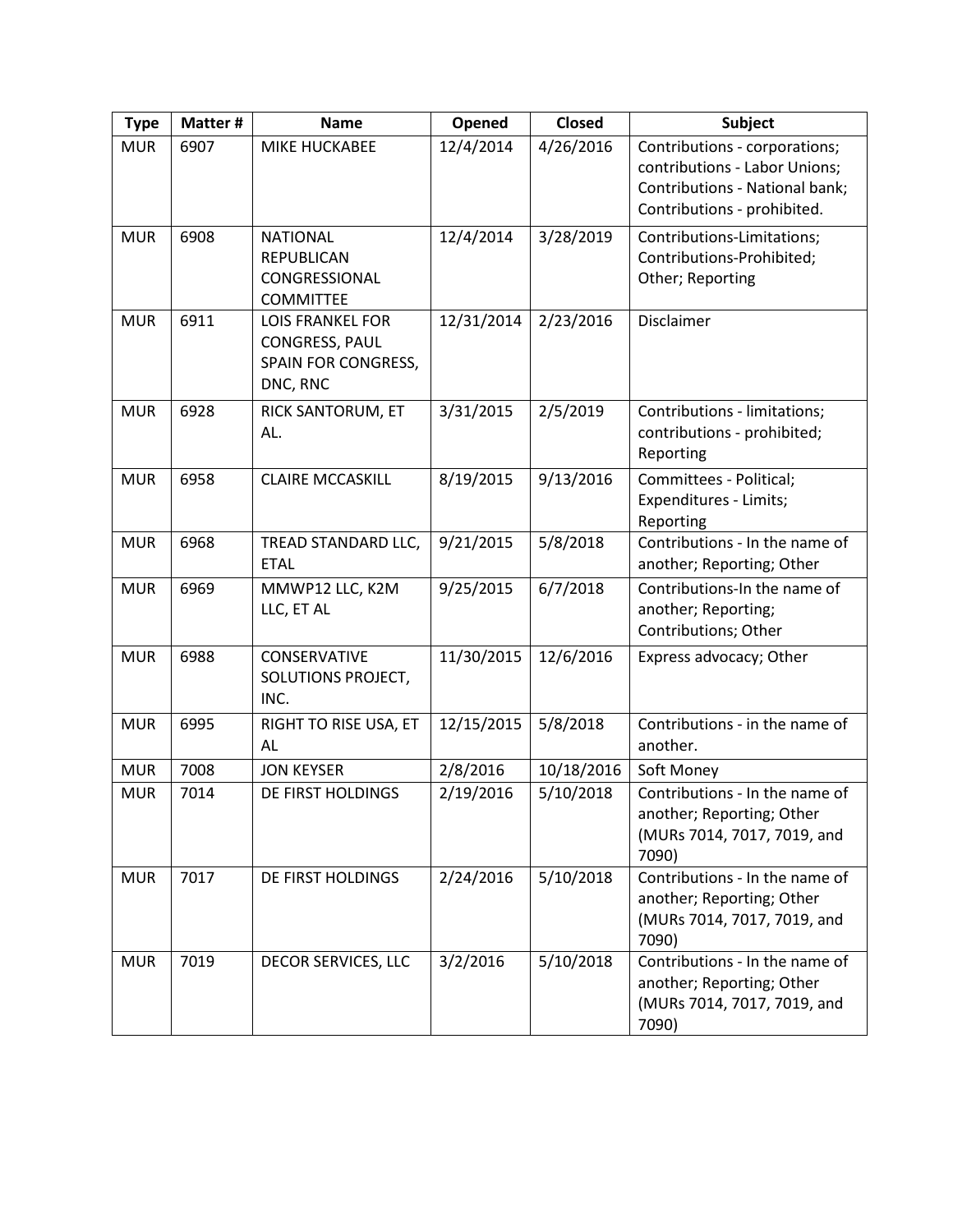| <b>Type</b> | Matter # | <b>Name</b>                                                               | Opened     | <b>Closed</b> | Subject                                                                                             |
|-------------|----------|---------------------------------------------------------------------------|------------|---------------|-----------------------------------------------------------------------------------------------------|
| <b>MUR</b>  | 7090     | <b>COALITION FOR</b><br><b>PROGRESS</b>                                   | 6/23/2016  | 5/10/2018     | Contributions - In the name of<br>another; Reporting; Other<br>(MURs 7014, 7017, 7019, and<br>7090) |
| <b>MUR</b>  | 7031     | CHILDREN OF ISRAEL,<br>LLC                                                | 3/22/2016  | 6/7/2018      | Contributions-In the name of<br>another; Reporting<br>(MURs 7031, 7034)                             |
| <b>MUR</b>  | 7034     | CHILDREN OF ISRAEL,<br>LLC.                                               | 3/31/2016  | 6/7/2018      | Contributions-In the name of<br>another; Reporting<br>(MURs 7031, 7034)                             |
| <b>MUR</b>  | 7063     | <b>ARIZONA</b><br><b>GRASSROOTS ACTION</b><br><b>PAC</b>                  | 5/17/2016  | 5/9/2017      | Reporting; Disclaimer                                                                               |
| <b>MUR</b>  | 7094     | <b>DONALD J. TRUMP</b><br>FOR PRESIDENT, INC.                             | 6/30/2016  | 7/31/2018     | Foreign Nationals Prohibition<br>MURs 7094, 7096, 7098)                                             |
| <b>MUR</b>  | 7096     | <b>DONALD J. TRUMP</b><br>FOR PRESIDENT, INC.                             | 7/6/2016   | 7/31/2018     | <b>Foreign Nationals Prohibition</b><br>(MURs 7094, 7096, 7098)                                     |
| <b>MUR</b>  | 7098     | <b>DONALD J. TRUMP</b><br>FOR PRESIDENT, INC.                             | 7/6/2016   | 7/31/2018     | <b>Foreign Nationals Prohibition</b><br>(MURs 7094, 7096, 7098)                                     |
| <b>MUR</b>  | 7133     | PAUL CHABOT<br><b>CONGRESS</b>                                            | 9/12/2016  | 3/6/2018      | Reporting                                                                                           |
| <b>MUR</b>  | 7135     | DONALD J. TRUMP<br>FOR PRESIDENT                                          | 9/14/2016  | 7/31/2018     | Soft money                                                                                          |
| <b>MUR</b>  | 7136     | <b>STRICKLAND FOR</b><br><b>SENATE</b>                                    | 9/19/2016  | 5/8/2018      | Contributions - limitations;<br>contributions - prohibited;<br>Reporting                            |
| <b>MUR</b>  | 7138     | <b>FRIENDS OF PATRICK</b><br><b>MURPHY</b>                                | 9/20/2016  | 2/5/2019      | Contributions - limitations;<br>contributions -<br>prohibited;<br>Reporting<br>(MUR 7138, 7229)     |
| <b>MUR</b>  | 7229     | <b>PATRICK MURPHY &amp;</b><br><b>FRIENDS OF PATRICK</b><br><b>MURPHY</b> | 3/15/2017  | 2/5/2019      | Contributions - limitations;<br>contributions -<br>prohibited;<br>Reporting<br>(MUR 7138, 7229)     |
| <b>MUR</b>  | 7142     | <b>EVAN BAYH</b><br><b>COMMITTEE</b>                                      | 9/26/2016  | 5/8/2018      | Contributions - Limitations;<br>Contributions - Prohibited;<br>Reporting                            |
| <b>MUR</b>  | 7151     | <b>GREAT AMERICA PAC</b>                                                  | 10/14/2016 | 3/6/2018      | Contributions - Prohibited;<br>Reporting                                                            |
| <b>MUR</b>  | 7185     | SHERIFF SCOTT JONES<br><b>FOR CONGRESS</b>                                | 11/4/2016  | 10/19/2017    | Reporting; Contributions                                                                            |
| <b>MUR</b>  | 7197     | <b>GREITENS FOR</b><br><b>MISSOURI</b>                                    | 11/4/2016  | 2/8/2018      | Reporting; Soft Money;<br>Disclaimer                                                                |